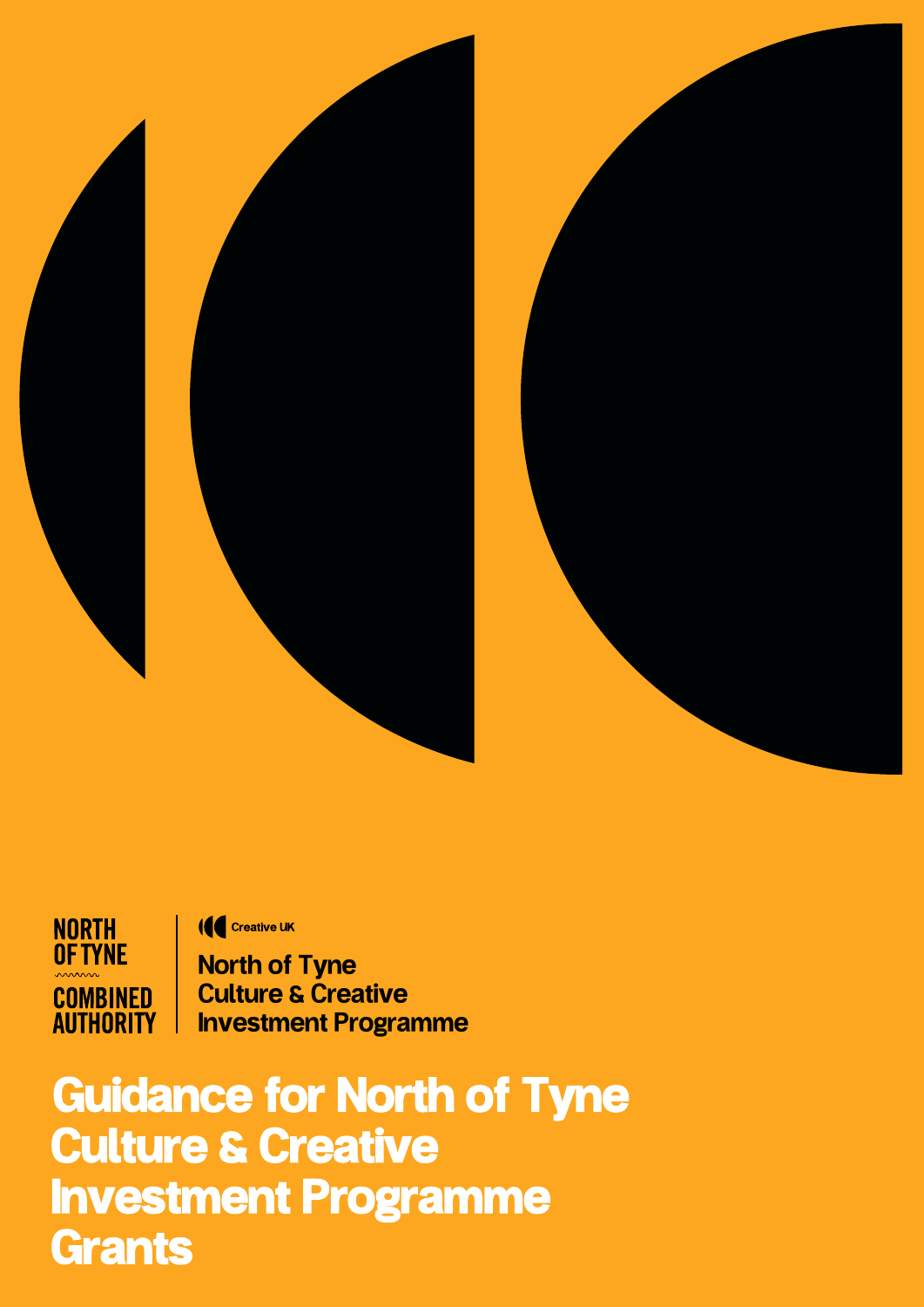GRANT GUIDANCE

Creative UK is working to build the right environment for the future of the creative industries by helping them raise their ambition, create jobs, grow turnover and build the confidence and networks they need to be truly innovative. We invest, connect, mentor, advocate and collaborate at all levels of the industry, from individuals and small independents to large internationals, creating the right conditions for success. For further details please visit<www.wearecreative.uk>

In the North of Tyne we are running a Culture and Creative Investment Programme, funded by the North of Tyne Combined Authority. Offering a combined package of financial and business support, it is open to freelancers and businesses working in the culture and creative industries in North of Tyne Combined Authority Area (North Tyneside Council, Northumberland County Council, Newcastle City Council). Find [out more at www.wearecreative.uk/](www.wearecreative.uk/northoftyne) northoftyne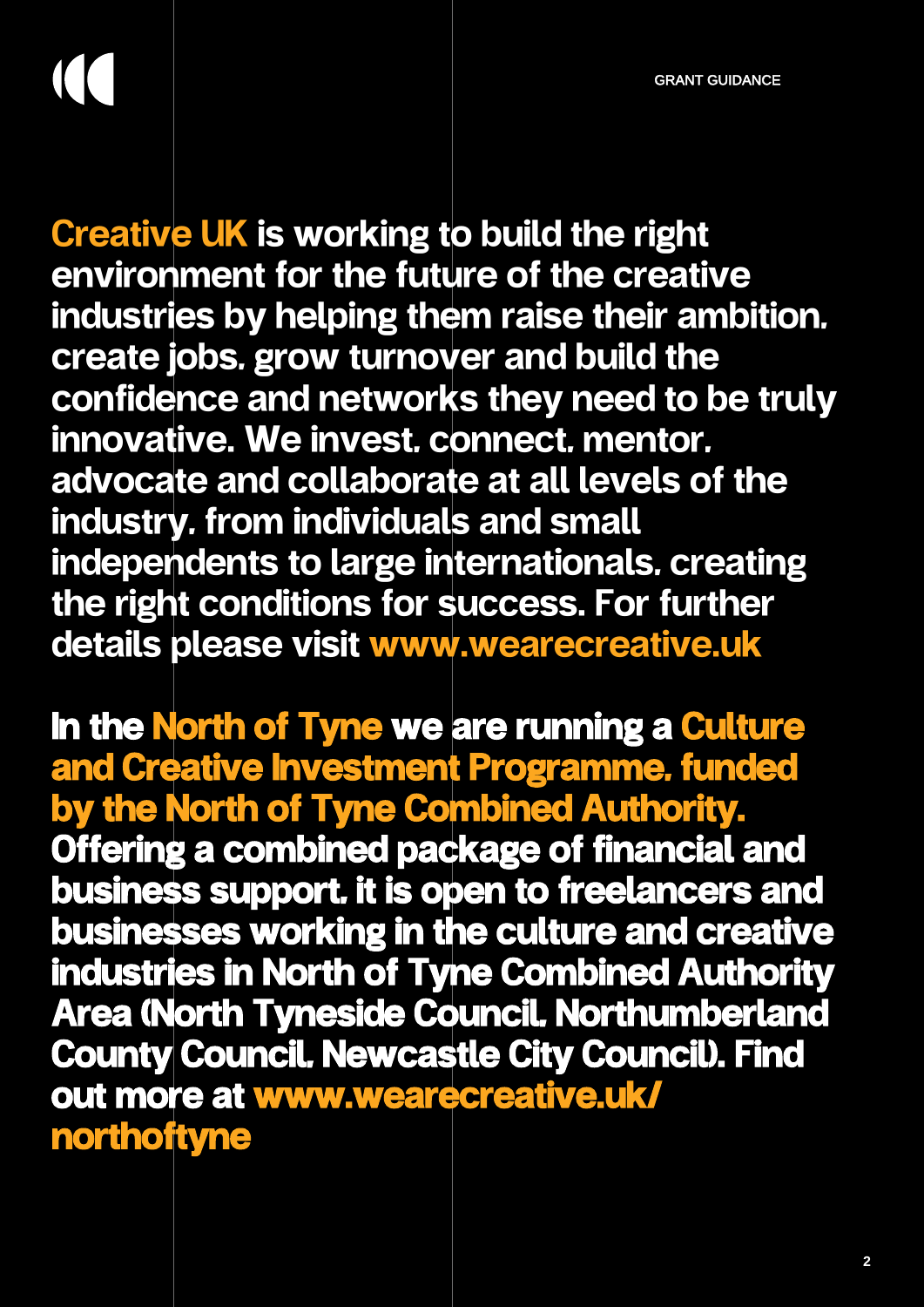#### **Grant Investment**

The purpose of grants as part of our investment strategy is to enable enterprises to build upon their creative and commercial ideas, creating opportunity for them to become more sustainable or grow their business.

A range of grant options will be available via the Culture and Creative Investment Programme:

- Grants of up to £5,000
- Strategic grants of up to £25,000
- [Challenge grants](https://www.wearecreative.uk/northoftyne/north-of-tyne-challenges/)

This guidance explains the eligibility criteria and application process for Grants of up to £5,000 and Strategic grants of up to £25,000.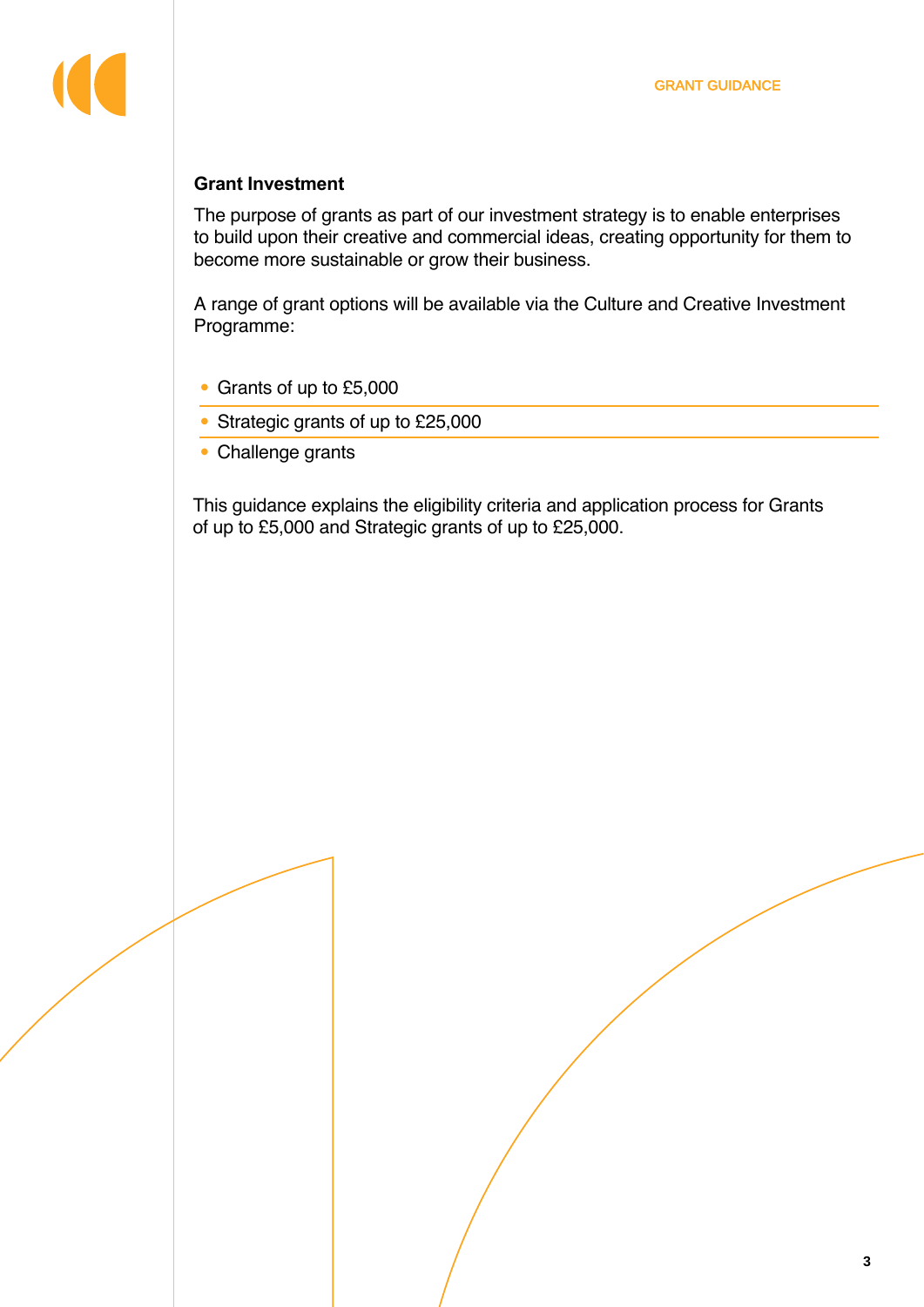# **Eligible activity**

You can apply for support towards:

- Diversification to try out a new and potentially high-risk business activity which may lead to new revenue streams
- Working new partnerships or existing partnerships in a different way
- Trying out a new business model or partnerships
- Bringing in short term expertise digital, marketing, finance
- Investing in product / prototype development
- Capital purchase
- To enable the business to adapt to become greener and more environmentally sustainable
- To acquire new skills within the business, through up skilling the existing workforce or acquiring new staff or supporting internships
- To support investment readiness activity and allow enterprises to explore alternative finance routes

*The examples provided above are not an exhaustive list – projects and costs will be assessed for suitability as part of the grant application process.* 

*Please note we cannot fund retrospective activity and costs. Good and services already contracted will not be eligible.* 

## **Who is it for?**

Cultural and creative SMEs and freelancers who are based in the North of Tyne (Newcastle, North Tyneside or Northumberland). We are primarily looking to support enterprises that are registered and trading in the North of Tyne region and contributing to the local creative and cultural economy.

We will also consider investment into businesses:

- that are looking to relocate to the region and can demonstrate a committed timeframe to do so, and a strong case for economic, creative and cultural impact
- who are registered outside the region, but their main business/trading activity takes place in the North of Tyne area and can demonstrate that the investment will drive significant economic, creative and cultural benefit to the region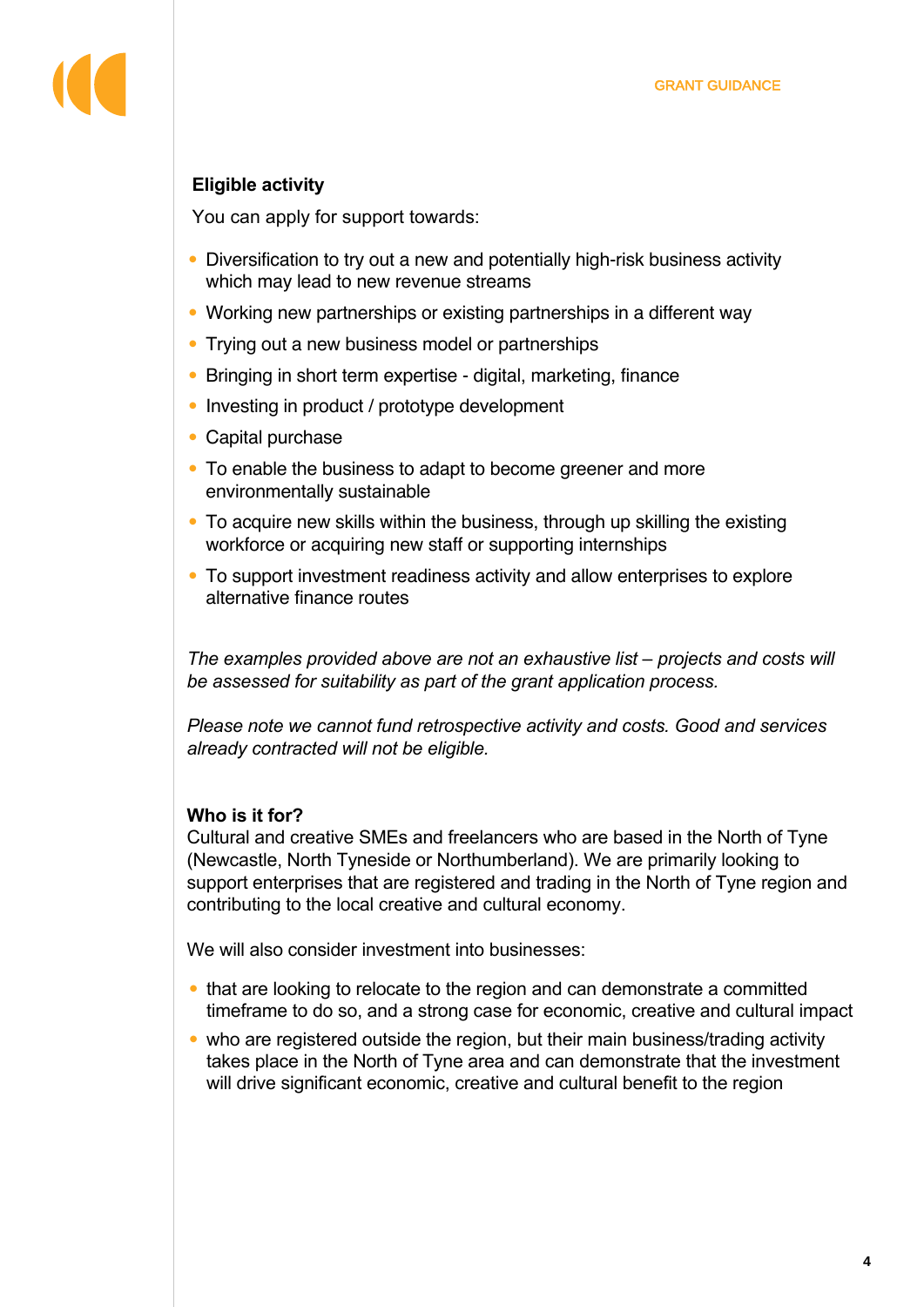#### **What do we mean by the 'Cultural and Creative Industries?'**

We mean businesses working in the Visuals arts, Performing arts, Music, Film, TV, Media, Immersive and Video Games, Advertising & Marketing, Digital & Creative Tech, Creative Software Solutions, Fashion, Architecture, Heritage, Publishing, Museums, Libraries and Galleries.

#### **How much can I apply for?**

#### *Grants of up to £5,000*

Grants of up to £5,000 are available to fund targeted activity addressing resilience and/or growth.

At this level, support is available for around 30 enterprises.

#### *Strategic grants of over £5,000 and up to £25,000*

Larger grants of up to £25,000 will allow us to support some enterprises at a more strategic level.

At this level, support is available for around 12 enterprises.

If you are applying for over £10,000 then you must be:

- 1) a registered sole trader with a UTR number; or
- 2) a Limited Company registered on Companies House.

This level of support is for more established enterprises and where a grant is more suitable th[an the repayable finance options](https://www.wearecreative.uk/northoftyne/north-of-tyne-investment/) we offer.

Applicants need to demonstrate a strong case for how their proposal will help to achieve [the objectives](https://www.wearecreative.uk/northoftyne/wider-aims-of-the-culture-and-creative-investment-programme/) and aims of the NoT CCIP programme.

If you are applying for over £5,000 and up to £25,000, we recommend that you discuss your idea with us before starting an application. If you have a proposal for a strategic grant please contact Carol Bell, the Strategic Advisor for the North of Tyne Culture and Creative Investment Programme <Carol.bell@wearecreative.uk>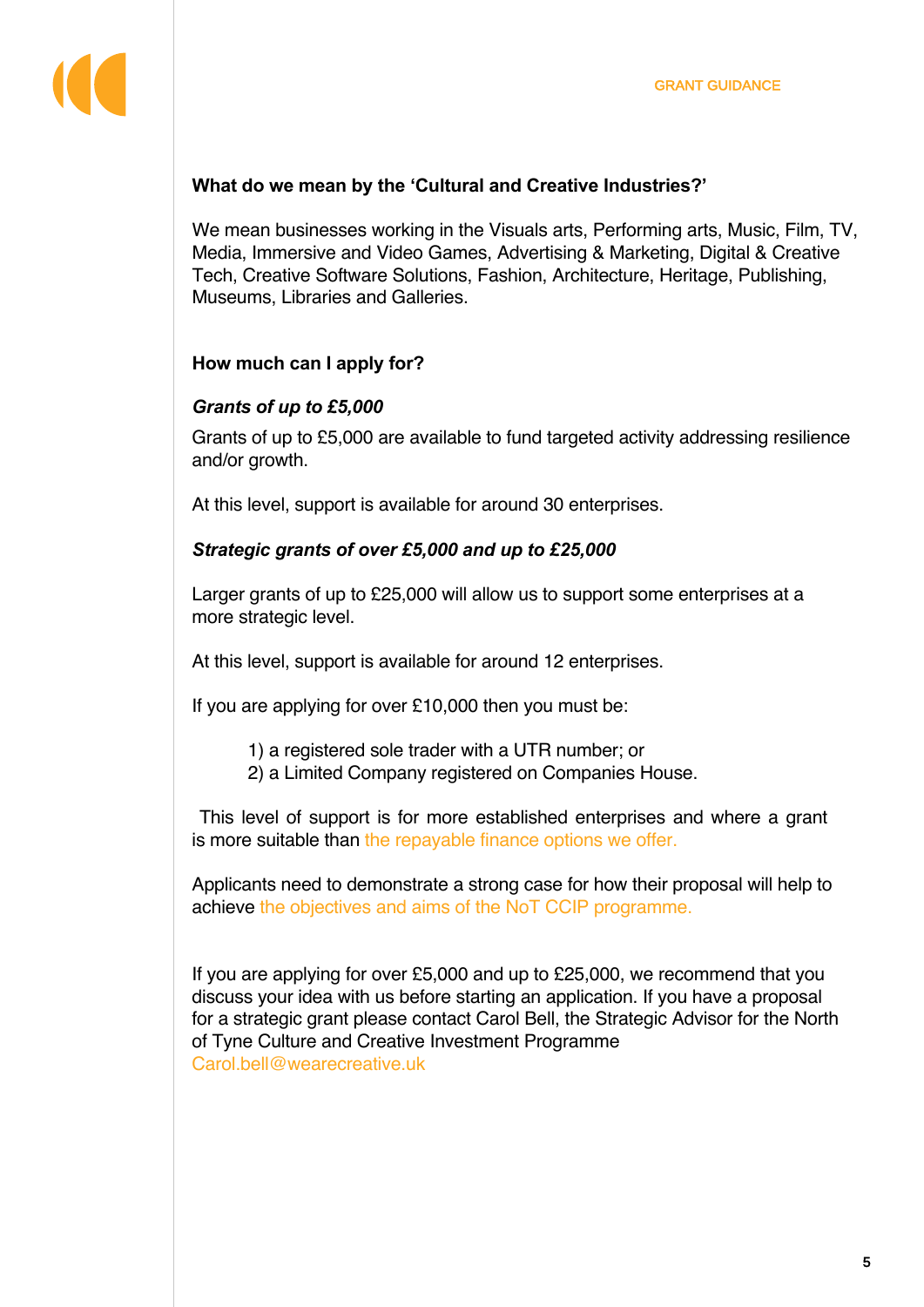# **Match Funding**

We recommend that beneficiaries secure a minimum of 25% cash match. We want our investment to unlock additional and future funding and it is important that beneficiary companies are maximising other private and public investment they can attract.

## **Subsidy Control**

Eligible businesses must not have received more than €325,000 (circa £280,000 as of May 2021) in Special Drawing Rights and/or De Minimis Aid in the last 3 year rolling period.

# **Application process**

Applications to be made via Creative UK application portal.

There is one form for Individuals (capped at £10,000), and another form for Sole

Traders and Registered Businesses:

- North of Tyne Culture and Creative Investment Programme application for Grants - Individuals <http://applications.creativeengland.co.uk/application/328>
- North of Tyne Culture and Creative Investment Programme application for Grants - Sole Traders and Registered Businesses <http://applications.creativeengland.co.uk/application/327>

You will be asked to provide:

- Contact information for yourself and/company
- Financial information about your business
- An overview of your track record or that of your business
- Information about your plans and the impact they will have on your career and/or your company's long-term sustainability and potential growth.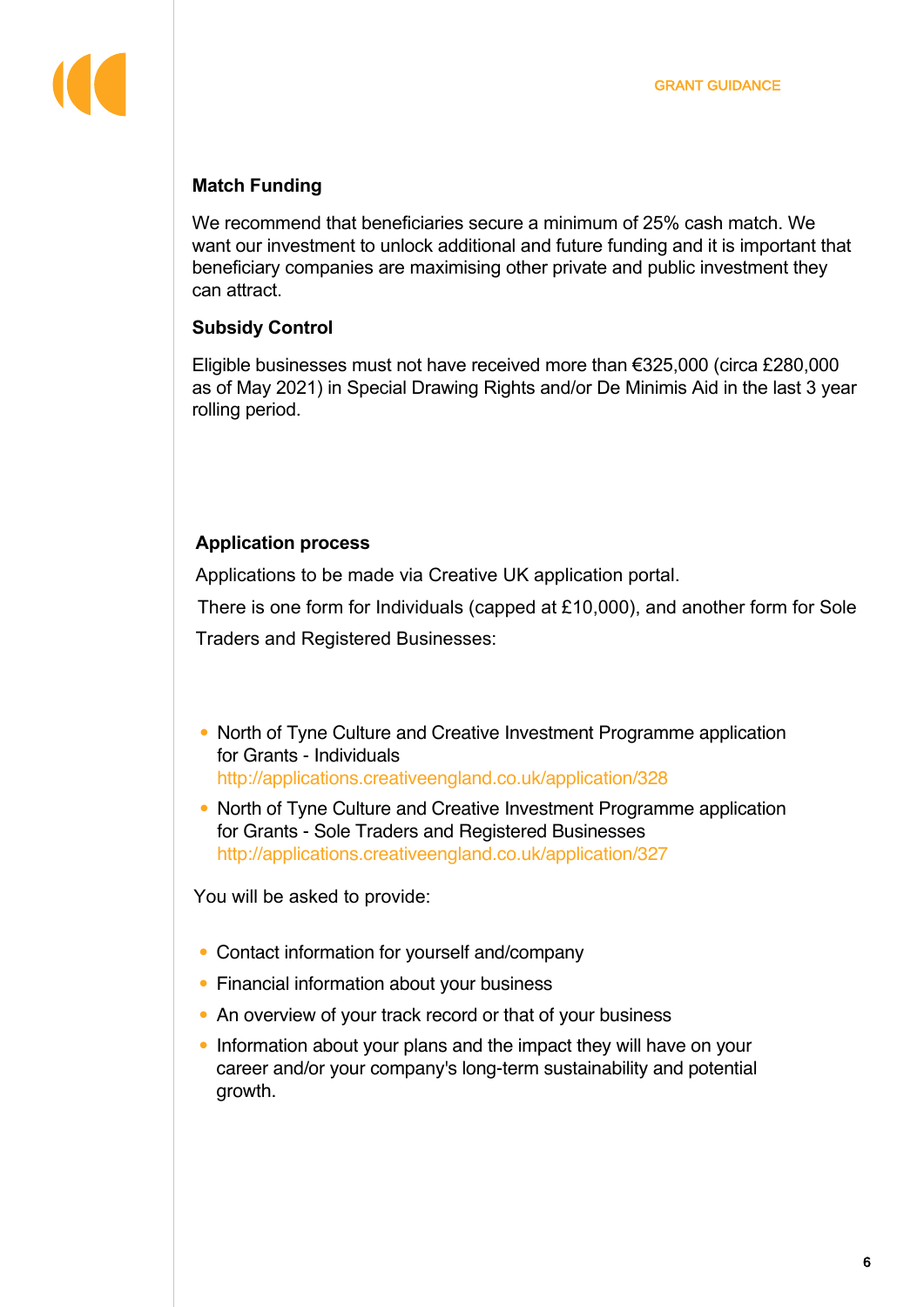

There is no current deadline for applications. Applications will remain open until Autumn 2022 or until the fund is depleted, whichever occurs sooner. Throughout 2022, we intend to have three funding panels, awarding around 10 grants of up to £5,000 and four strategic grants each round.

Indicative calendar:

|              |              | Round   Open for applications                        | <b>Decision panel</b> | No. of awards                                                        | <b>Applicants notified</b> |
|--------------|--------------|------------------------------------------------------|-----------------------|----------------------------------------------------------------------|----------------------------|
| <b>One</b>   | 1 March 2022 |                                                      | April                 | Around 10 grants of up to<br>£5,000 and 4 grants of up<br>to £25,000 | May                        |
| Two          | open         | Application portal remains                           | June                  | Around 10 grants of up to<br>£5,000 and 4 grants of up<br>to £25,000 | July                       |
| <b>Three</b> | 2022         | Application portal closes<br>at the end of September | October               | Around 10 grants of up to<br>£5,000 and 4 grants of up<br>to £25,000 | November                   |

## **Assessment and Selection Criteria**

Applications will be assessed by the Culture and Creative Investment Programme team. We may also use external assessors and/or appropriately qualified independent professional advisors.

We will typically consider the track record of your business and its management, the feasibility of your plans, and the impact that our support will have on your future sustainability and/or growth.

We anticipate receiving more applications than we can fund. We will look at the strength of each proposal alongside other applications we receive and think about the range and balance of different activity we're supporting. We want the enterprises we support to contribute to the wider aims of the Culture and Creative Investment Programme. You can read more about these priorities on our website.

We recognise that applications may contain commercially sensitive information and all proposals will be dealt with in the strictest confidence.